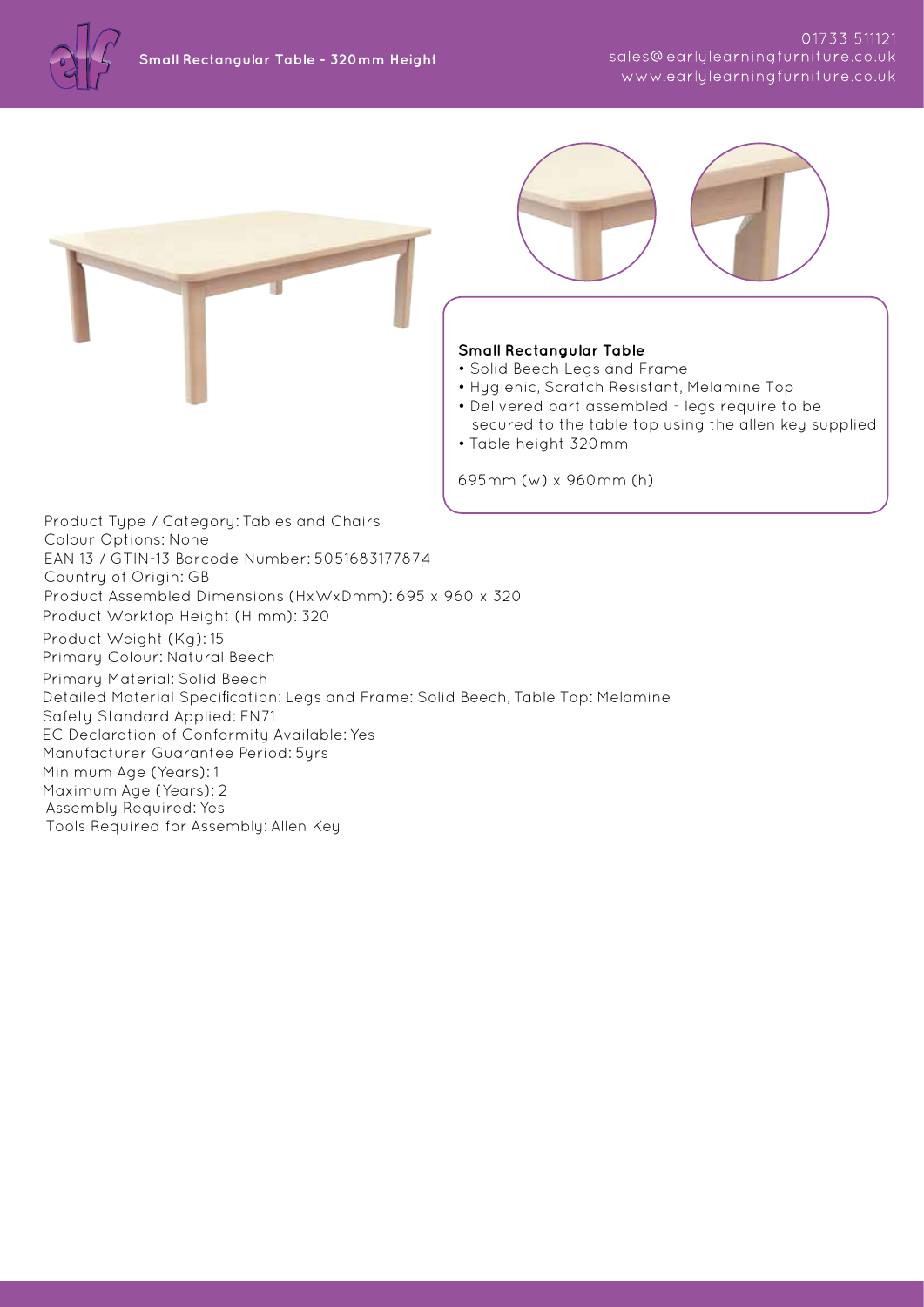



## **Small Rectangular Table**

- Solid Beech Legs and Frame
- Hygienic, Scratch Resistant, Melamine Top
- Delivered part assembled legs require to be
- secured to the table top using the allen key supplied • Table height 400mm

695mm (w) x 960mm (h)

Product Type / Category: Tables and Chairs Colour Options: None EAN 13 / GTIN-13 Barcode Number: 5051683177881 Country of Origin: GB Product Assembled Dimensions (HxWxDmm): 695 x 960 x 400 Product Worktop Height (H mm): 400 Product Weight (Kg): 15 Primary Colour: Natural Beech Primary Material: Solid Beech Detailed Material Specification: Legs and Frame: Solid Beech, Table Top: Melamine Safety Standard Applied: EN71 EC Declaration of Conformity Available: Yes Manufacturer Guarantee Period: 5yrs Minimum Age (Years): 2 Maximum Age (Years): 3 Assembly Required: Yes Tools Required for Assembly: Allen Key